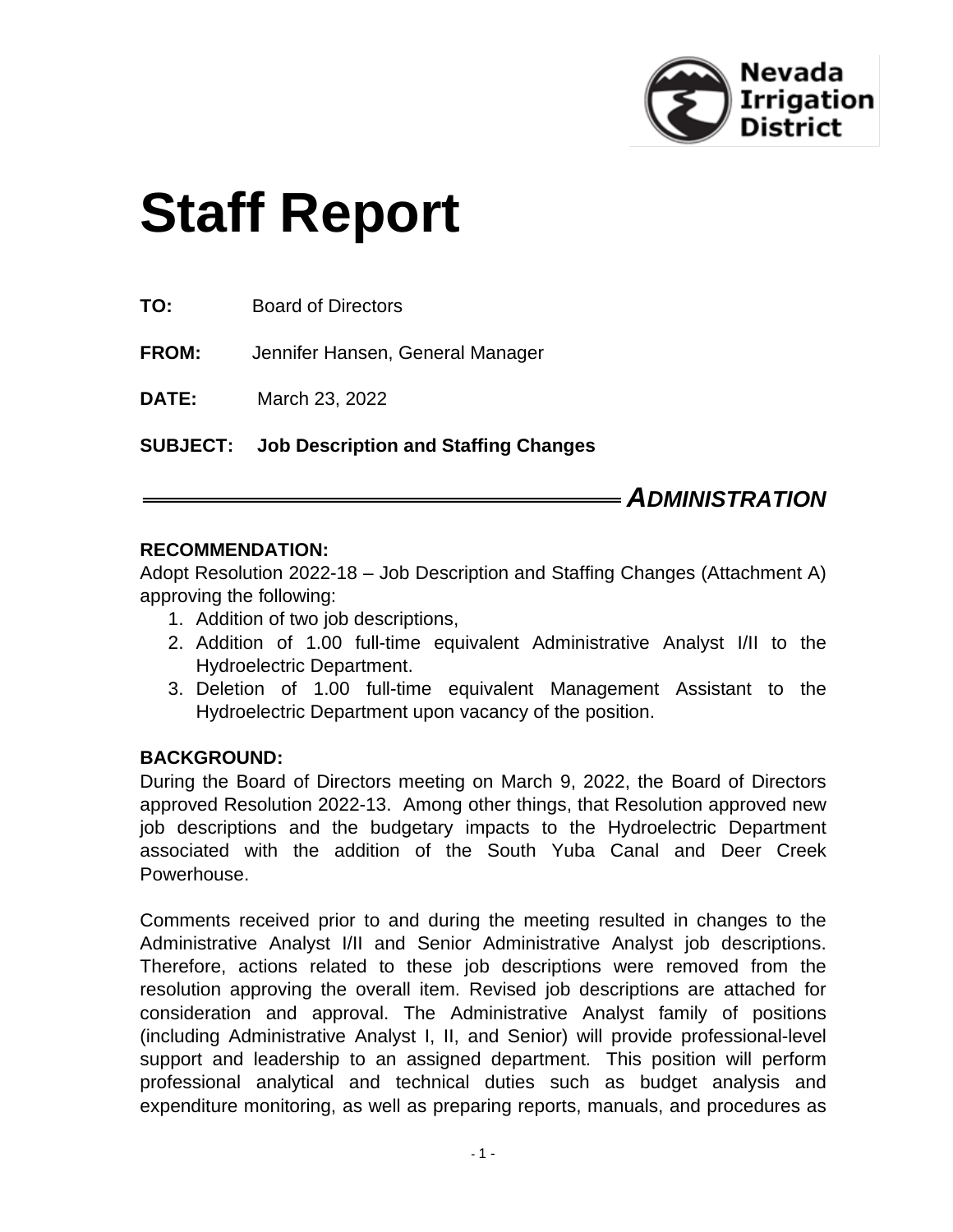needed. An Administrative Analyst will identify operational and administrative issues, aid in finding solutions, and assist in the implementation of the recommendations. The Administrative Analyst position is intended to complete high-level analytical tasks and self-lead complex projects.

The addition of the Administrative Analyst position in the Hydroelectric Department is necessary to support the Hydroelectric Department activities, including administration of the newly acquired of the South Yuba Canal and Deer Creek powerhouse. Along with the infrastructure will come unexpected challenges and require staff that is able to tackle a broad range of high-level responsibilities and can adapt quickly to needs as they arise. The Administrative Analyst will be able to look creatively at the changing needs and help to create and implement solutions and procedures as necessary.

While this action is only requesting the addition of one additional full time equivalent to the 2022 Annual Budget in the Hydroelectric Department, the job description will be available for use in other departments if the need arises and the Board authorizes the use of the position during the annual budget process.

The Management Assistant position in the Hydroelectric Department will be deleted from the budget upon vacancy of the position.

# **BUDGETARY IMPACT:**

The budget associated with these changes was approved by Resolution 2022-13 on March 9, 2022.

Attachments: (2)

- Attachment A Resolution 2022-18
- Attachment B Administrative Analyst I/II and Senior Administrative Analyst Job Descriptions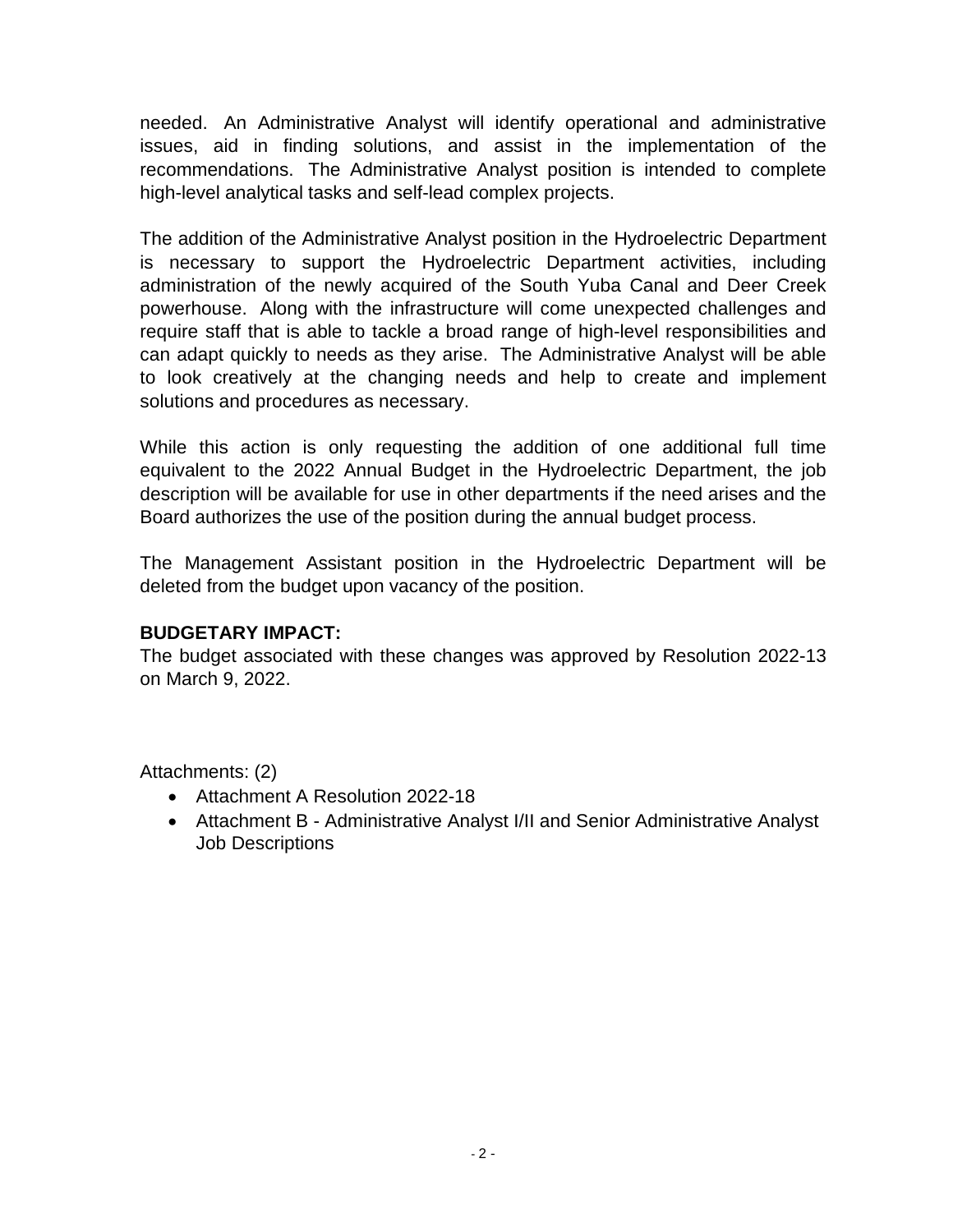

# RESOLUTION NO. 2022-18 OF THE BOARD OF DIRECTORS OF THE NEVADA IRRIGATION DISTRICT

# **Job Description and Staffing Changes**

**WHEREAS,** During the Board of Directors meeting on March 9, 2022 the Board of Directors approved Resolution 2022-13. Among other things, that Resolution approved new job descriptions and the budgetary impacts to the Hydroelectric Department associated with the addition of the South Yuba Canal and Deer Creek Powerhouse.

**WHEREAS**, Comments received prior to and during the Board of Directors Meeting on March 9, 2022 resulted in changes to the Administrative Analyst I/II and Senior Administrative Analyst job descriptions and delayed action on the position associated with it.

**WHEREAS**, Additional responsibility associated with the addition of the South Yuba Canal and Deer Creek Powerhouse acquisition requires approval of job description and staffing changes.

**WHEREAS,** The full-time equivalent position of the Management Assistant will be deleted from the Hydroelectric Department upon vacancy.

**NOW THEREFORE, BE IT RESOLVED** by the Board of Directors of Nevada Irrigation District:

- 1. The Board of Directors hereby approves the job descriptions for Administrative Analyst I/II and Senior Administrative Analyst; and
- 2. The Board of Directors hereby approves the addition of one Full Time Equivalent Administriave Analyst I/II to 2022 Hydroelectric staffing levels.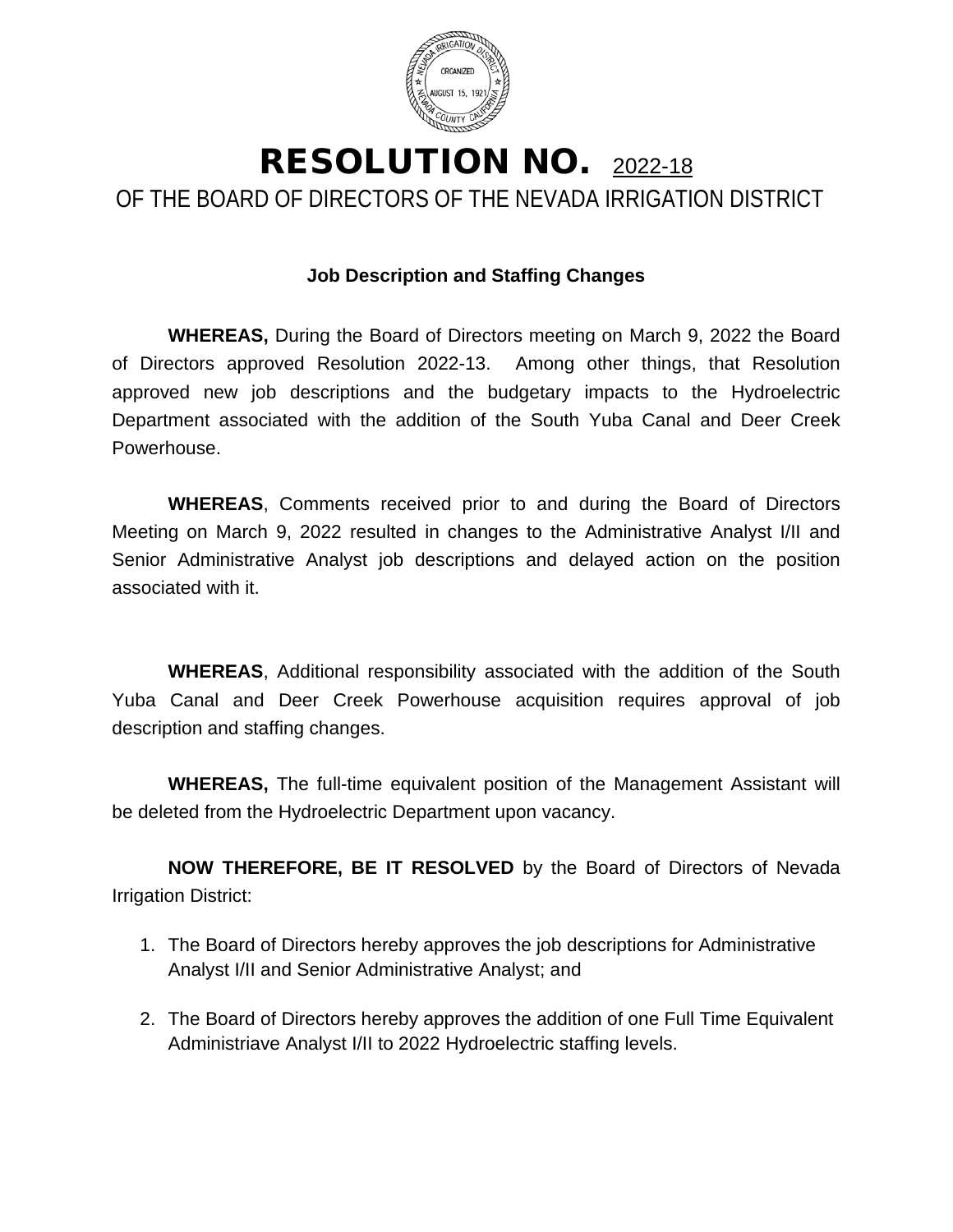Resolution No. 2022-18 Job Description and Staffing Changes Page 2

- 3. The Board of Directors hereby approves the deletion of one Full Time Equivalent Management Assistant to 2022 Hydroelecric Department staff levels upon vacancy of the position.
- 4. The Board of Directors hereby authorizes the General Manager to execute the agreements necessary to cause the actions contemplated by this resolution.

**\* \* \* \* \***

**PASSED AND ADOPTED** by the Board of Directors of the Nevada Irrigation District at a regular meeting held on the 23rd day of March 2022, by the following vote:

| AYES:            | Directors: |
|------------------|------------|
| <b>NOES:</b>     | Directors: |
| ABSENT:          | Directors: |
| <b>ABSTAINS:</b> | Directors: |

President of the Board of Directors

\_\_\_\_\_\_\_\_\_\_\_\_\_\_\_\_\_\_\_\_\_\_\_\_\_\_\_\_\_\_\_\_\_\_\_

**Attest:**

Secretary to the Board of Directors

\_\_\_\_\_\_\_\_\_\_\_\_\_\_\_\_\_\_\_\_\_\_\_\_\_\_\_\_\_\_\_\_\_\_\_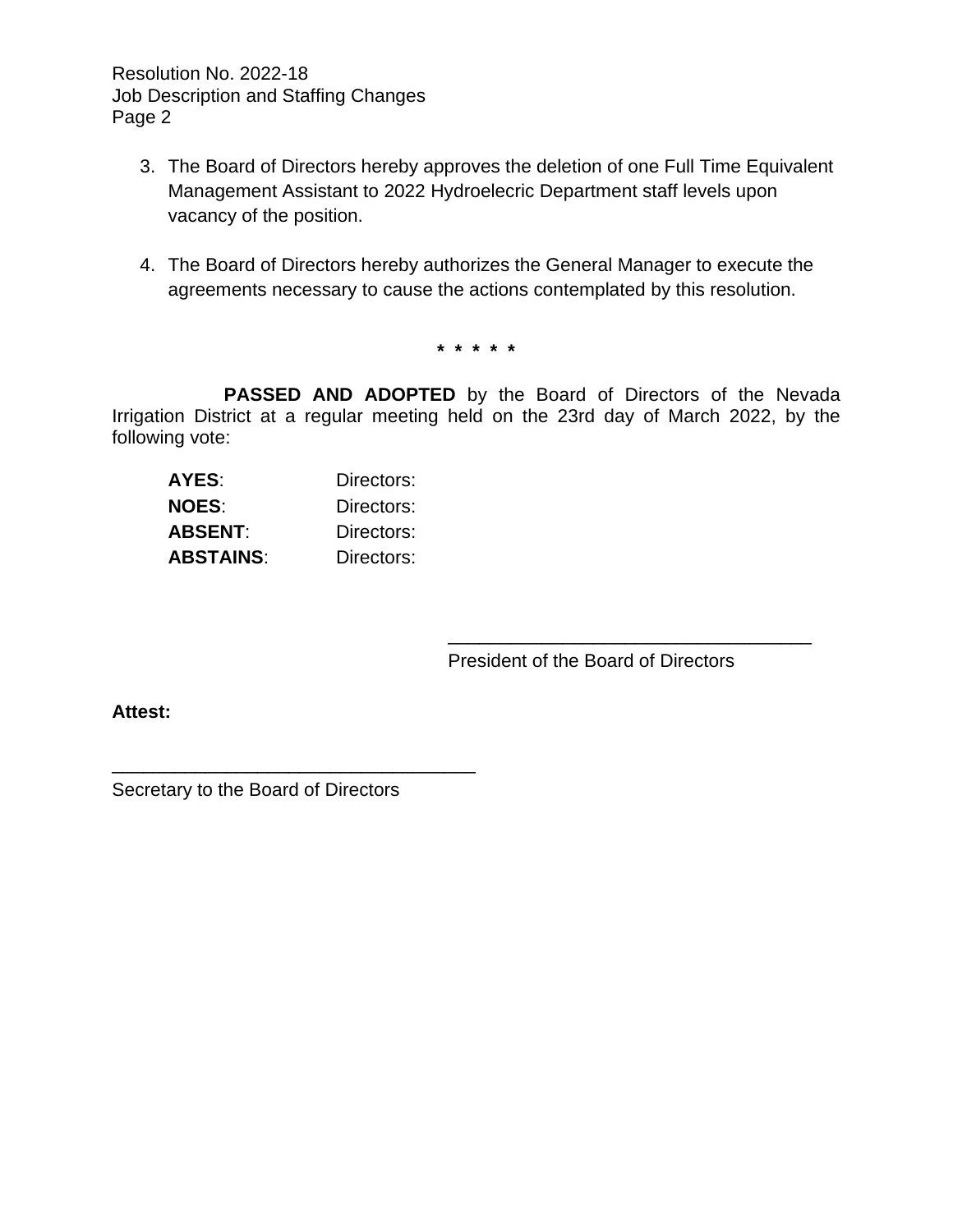| <b>NEVADA IRRIGATION DISTRICT</b> |                                          |                                    |                            |  |  |
|-----------------------------------|------------------------------------------|------------------------------------|----------------------------|--|--|
| <b>Job Description</b>            |                                          |                                    |                            |  |  |
|                                   | Job Title:   Administrative Analyst I/II | Reports To:                        | <b>Assigned Supervisor</b> |  |  |
| Salary<br>Range:                  | A95 / B17                                | Approved by<br>Board of Directors: | xx/xx/xxxx                 |  |  |
| <b>FLSA</b><br>Status:            | Non-exempt                               | Unit:                              | <b>Office</b>              |  |  |
|                                   |                                          |                                    |                            |  |  |

*Class specifications are intended to present a descriptive list of the range of duties performed by employees in the class. Specifications are not intended to reflect all duties performed within the job.*

# **Definition**

Under supervision, learns to perform and performs professional analytical and technical; performs general and complex administrative duties; develops, implements, and administers assigned program responsibilities, including budget preparation, revenue analysis and project/program specific financial management; conducts analytical research, performs grant coordination and reporting services; performs other related duties as assigned.

#### **Distinguishing Characteristics**

Administrative Analyst I**:** This is the entry-level class in the Administrative Analyst series that allows the incumbent to develop journey level knowledge and abilities. Initially, under immediate supervision, incumbents perform the more routine and less complex support assignments while learning policies, procedures, and more in-depth analytical skills. As experience is gained, there is greater independence of action within established guidelines. This classification is alternatively staffed with Administrative Analyst II and incumbents may advance to the higher-level after gaining experience, demonstrating the ability to complete complex technical analysis, and demonstrating a level of proficiency that meets the qualifications of the higher-level class.

Administrative Analyst II: This is the journey level class in the Administrative Analyst series and is distinguished from the I level by the assignment of the full range of duties and the ability to work on assignments with limited supervision. Employees at this level receive only occasional instruction or assistance as new, unusual, or unique situations arise and are fully aware of the operating procedures and policies within the work unit. Positions in this class are normally filled by advancement from the I level

This class is distinguished from the next higher class of Senior Administrative Analyst in that the latter is expected to not only independently perform the full scope of administrative and technical analysis, research and management of new and current program activities as assigned.

#### **Supervision Received and Exercised**

#### Administrative Analyst I

Receives immediate supervision from assigned supervisory personnel.

#### Administrative Analyst II

Receives general supervision from assigned supervisory personnel.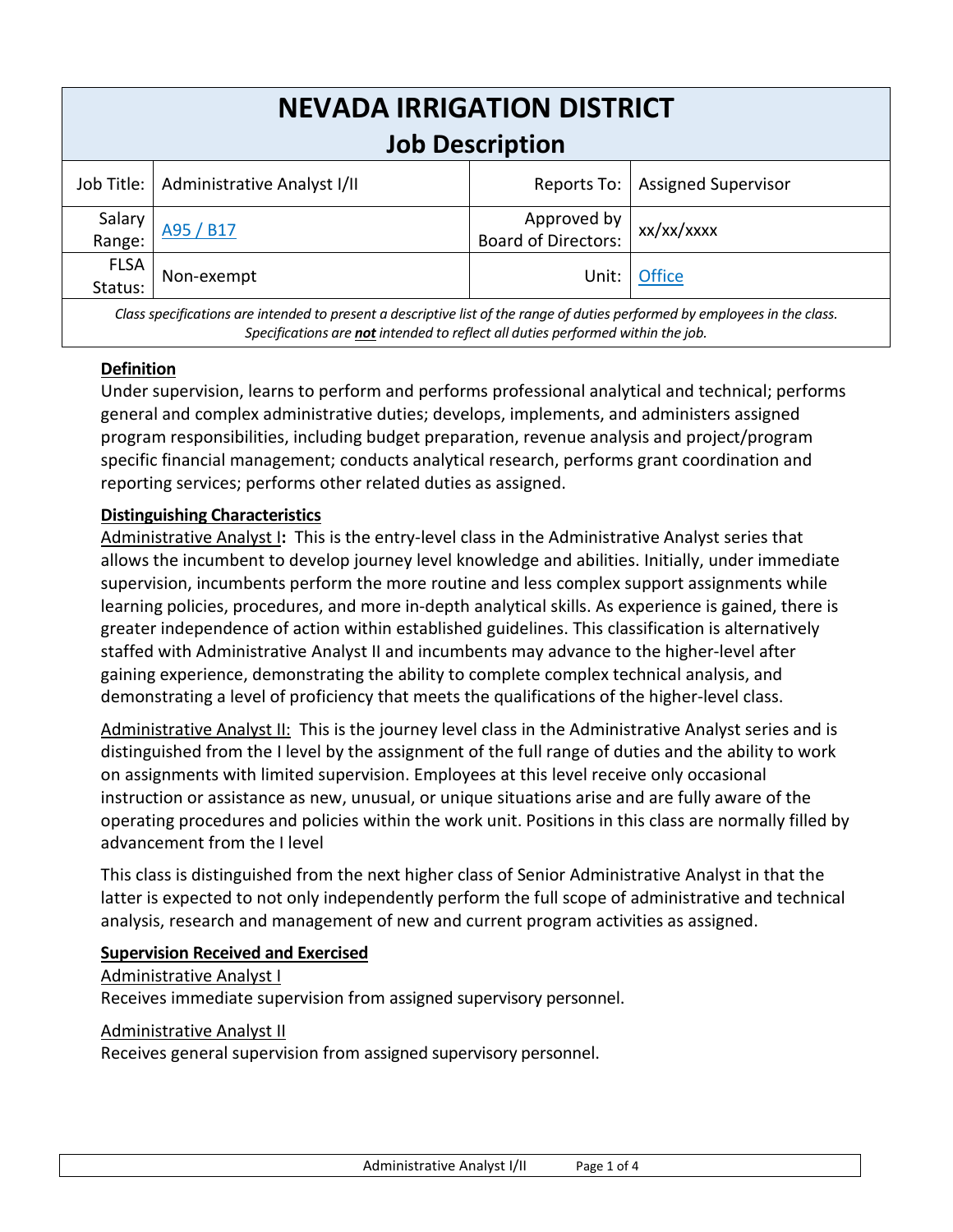#### **Essential Functions Statements**

*Essential and other important responsibilities and duties may include, but are not limited to, the following:*

- 1. Performs analytical and technical duties related to developing grants, projects, technical assessments, and policy development.
- 2. Carry out survey and research, as well as perform statistical analysis to address administrative, fiscal, personnel, and/or operational problems.
- 3. May serve as a project lead over a team responsible for developing and configuring management plans supporting the development of complex programs; defines and recommends processes for various technical environments.
- 4. Completes technical analysis related to regulatory compliance or enforcement.
- 5. Coordinates department revenue analysis and administration, and monitors expenditures.
- 6. Conducts research and technical analysis within the department.
- 7. Assists in development and implementation of policies, procedures, goals and objectives.
- 8. Coordinates grant services, including writing, scheduling, seeking out, and identifying grants and assigning staff to follow up with the application process as necessary.
- 9. Completes a variety of special projects; prepares a wide variety of reports, manuals, procedures and publications; conducts policy and legislative analysis.
- 10. Coordinates assigned work with related activities by other District departments, governmental organizations and public organizations; identifies interdepartmental cooperation opportunities.
- 11. Aid in resolving operational and administration issues; identify issues and conduct research to find alternative solutions; make and assist in the implementation of recommendations.
- 12. Assist the public with interpreting, understanding, and complying with District policies and procedures.
- 13. May represent the District on regional coordination groups.
- 14. Performs general administrative duties.

#### **Qualifications**

#### Knowledge of:

- Operational characteristics, services and activities of assigned program area.
- Principles, practices and methods of administrative and organizational analysis.
- Principles and practices of program and budget development and implementation.
- Grant writing and administration.
- Public administration policies and procedures.
- Principles, structuring and organization of municipal agencies.
- Methods and techniques of supervision, training and motivation.
- Basic principles of mathematics.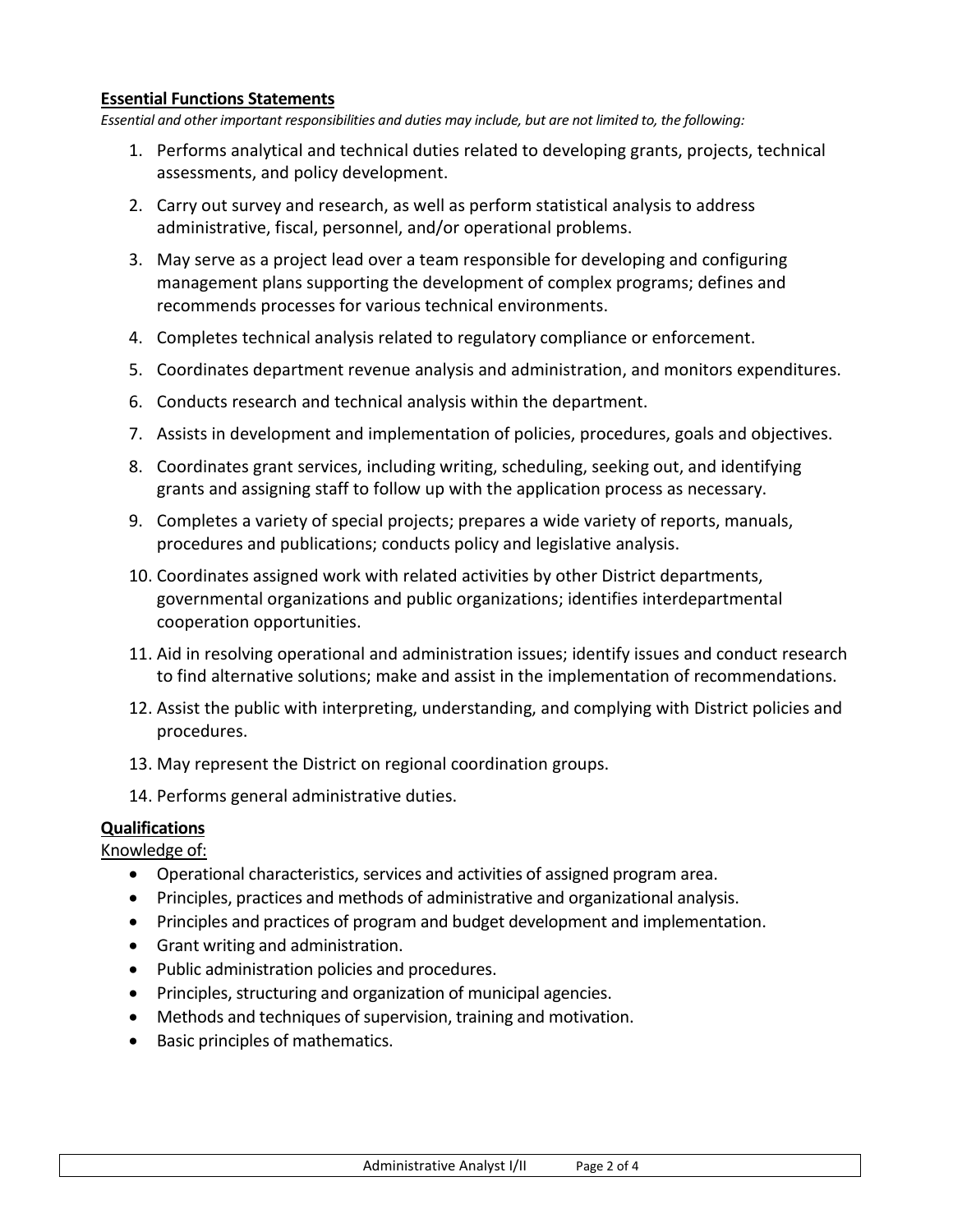- Applicable federal, state and local laws, codes and regulations.
- Methods and techniques of scheduling work assignments.
- Standard office procedures, practices and equipment.
- Modern office equipment including a computer and applicable software.
- Methods and techniques for record keeping and report preparation and writing.
- Proper English, spelling and grammar.

#### Ability to:

- Perform a full range of responsible analytical and administrative duties in support of assigned programs functions, and/or department involving the use of independent judgement and personal initiative.
- Analyze financial, budgetary, administrative, operational and organizational problems, evaluate alternatives and reach sound conclusions.
- Develop and coordinate work programs and grants; develop and administer a budget; prepare clear and concise administrative documents and reports; create and manage Excel spreadsheets.
- Research, compile, analyze, interpret and prepare a variety of fiscal, statistical and administrative reports.
- Implement, explain and apply applicable laws, codes and regulations.
- Read, interpret and record data accurately.
- Perform mathematical calculations quickly and accurately.
- Make adjustments to standard operating procedures to improve effectiveness and comply with regulatory changes as appropriate.
- Organize, prioritize and follow-up on work assignments.
- Work independently and as part of a team.
- Make sound decisions within established guidelines; analyze a complex issue and develop and implement an appropriate response.

#### Responsibility to:

- Obey safe work practices, procedures, and regulations including wearing protective equipment and safety devices.
- Operate equipment in a careful and safe manner.
- Acknowledge the use of safeguards by other employees.
- Report any removal, displacement, damage, destruction, or tampering of safety devices, safeguards, notices or warnings.
- Report any safety risks or hazards to your supervisor or other management personnel.
- Report to your supervisor or other management personnel any work assignment that you feel would require you to perform the work in an unsafe manner.

# **Experience and Education Guidelines**

*Any combination of experience and education that would likely provide the required knowledge and abilities is qualifying. A typical way to obtain the knowledge and abilities would be:*

#### Experience:

Five years of responsible administrative, analytical and technical experience.

#### Education:

Administrative Analyst I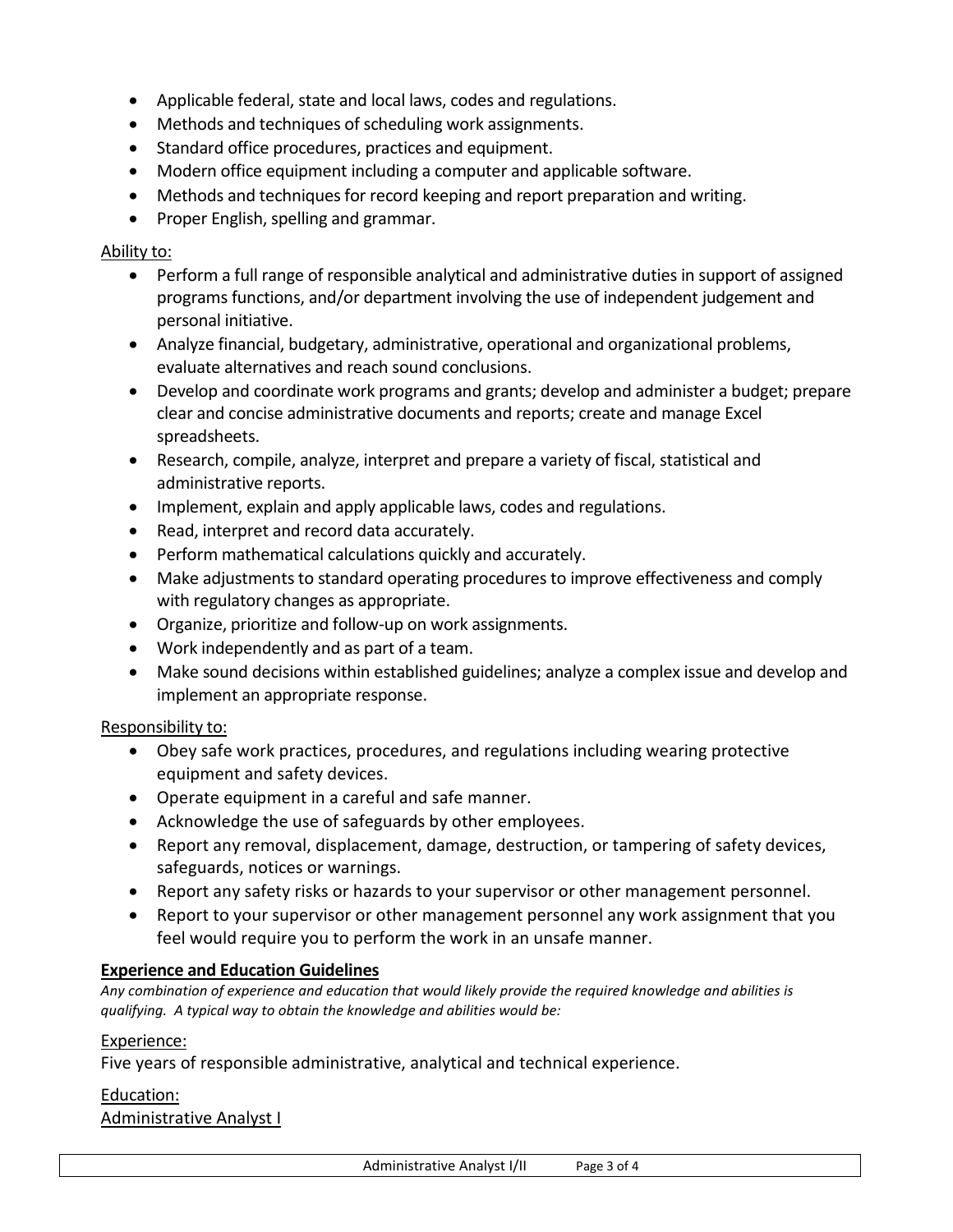A bachelor's degree in business or a related field may be substituted for the two years of experience.

#### Administrative Analyst II

In addition to the above, two years of experience equivalent to that of an Administrative Analyst I with Nevada Irrigation District.

#### License and Certificate:

Possession of a valid California driver's license.

#### **Working Conditions**

#### Environmental Conditions:

Work is normally performed in a temperature-controlled office environment subject to typical office noise. Some duties may include working in an outdoor environment, depending on assignment.

#### Physical Conditions:

Essential functions may require maintaining physical condition necessary to sit at desk for long periods of time; intermittently twist to reach equipment surrounding desk; perform simple grasping and fine manipulation; use telephone, write or use a keyboard to communicate through written means; and lift or carry weight of 25 pounds or less.

#### Mental Conditions:

Essential functions may require maintaining mental condition necessary to review documents related to department operations; observe, identify, and problem solve office systems and procedures; understand, interpret and explain department policies and procedures; explain and problem solve office issues for the public and with staff; handle conflict.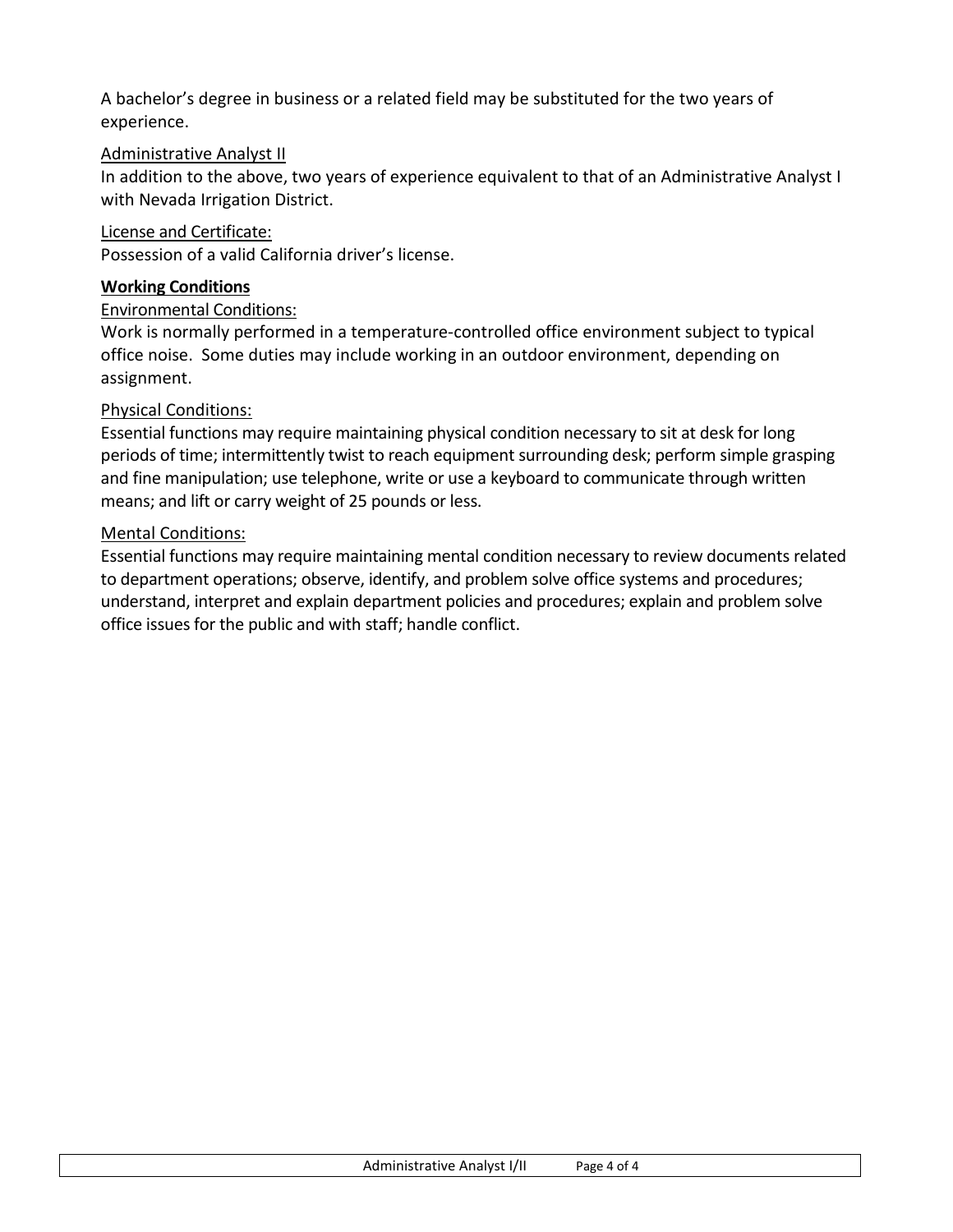| <b>NEVADA IRRIGATION DISTRICT</b> |                                                               |                                    |                            |  |  |
|-----------------------------------|---------------------------------------------------------------|------------------------------------|----------------------------|--|--|
| <b>Job Description</b>            |                                                               |                                    |                            |  |  |
|                                   | Job Title:   Senior Administrative Analyst                    | Reports To:                        | <b>Assigned Supervisor</b> |  |  |
| Salary<br>Range:                  | <b>B36</b>                                                    | Approved by<br>Board of Directors: | xx/xx/xxxx                 |  |  |
| <b>FLSA</b><br>Status:            | Exempt                                                        | Unit:                              | Supervisor                 |  |  |
|                                   | 그 사람들은 그 사람들은 그 사람들을 지원하고 있는 사람들을 사용하는 것이 없다. 이 사람들은 어떻게 되었다. |                                    |                            |  |  |

*Class specifications are intended to present a descriptive list of the range of duties performed by employees in the class. Specifications are not intended to reflect all duties performed within the job.*

# **Definition**

Under general direction, performs highly responsible, complex and extremely sensitive and/or confidential analytical professional and technical activities to support department and management staff. Independently develops, implements and administers assigned program responsibilities, including: budget preparation and financial management, conducts research, performs grant preparation and coordination services, conducts organizational analysis, operational audits, and coordinates activities of assigned department with other departments, and/or outside agencies, supervises other professional and technical staff, and performs other related duties as assigned.

#### **Distinguishing Characteristics**

The Senior Administrative Analyst is a professional level class in which the incumbent is expected to independently perform the full scope of administrative analysis, research and management of new and current program activities as assigned. This role is considered the lead and/or specialist level within the Administrative Analyst Series. In the lead assignment, incumbents provide supervision and direction to technical and/or professional level staff, including delegation, direction, and evaluation of assigned work. In the analyst assignment, incumbents work on specialized projects containing a high number of complex, difficult, and sensitive tasks, and assignments. Positions at this level are distinguished from those in the lower classification of Administrative Analyst II by their performance of more difficult and complex work requiring independent judgment and decision-making for more complex departmental issues and based on providing supervision of staff or technical activities.

#### **Supervision Received and Exercised**

Receives general supervision from assigned supervisory or management personnel.

May exercise functional and technical supervision of lower-level personnel.

#### **Essential Functions Statements**

*Essential and other important responsibilities and duties may include, but are not limited to, the following:*

- 1. Performs complex professional analytical and technical duties related to developing grants, projects, technical assessments, and policy development.
- 2. Coordinates development of department expense and revenue projections, analysis and administration, and develops trend assessments of all budget items.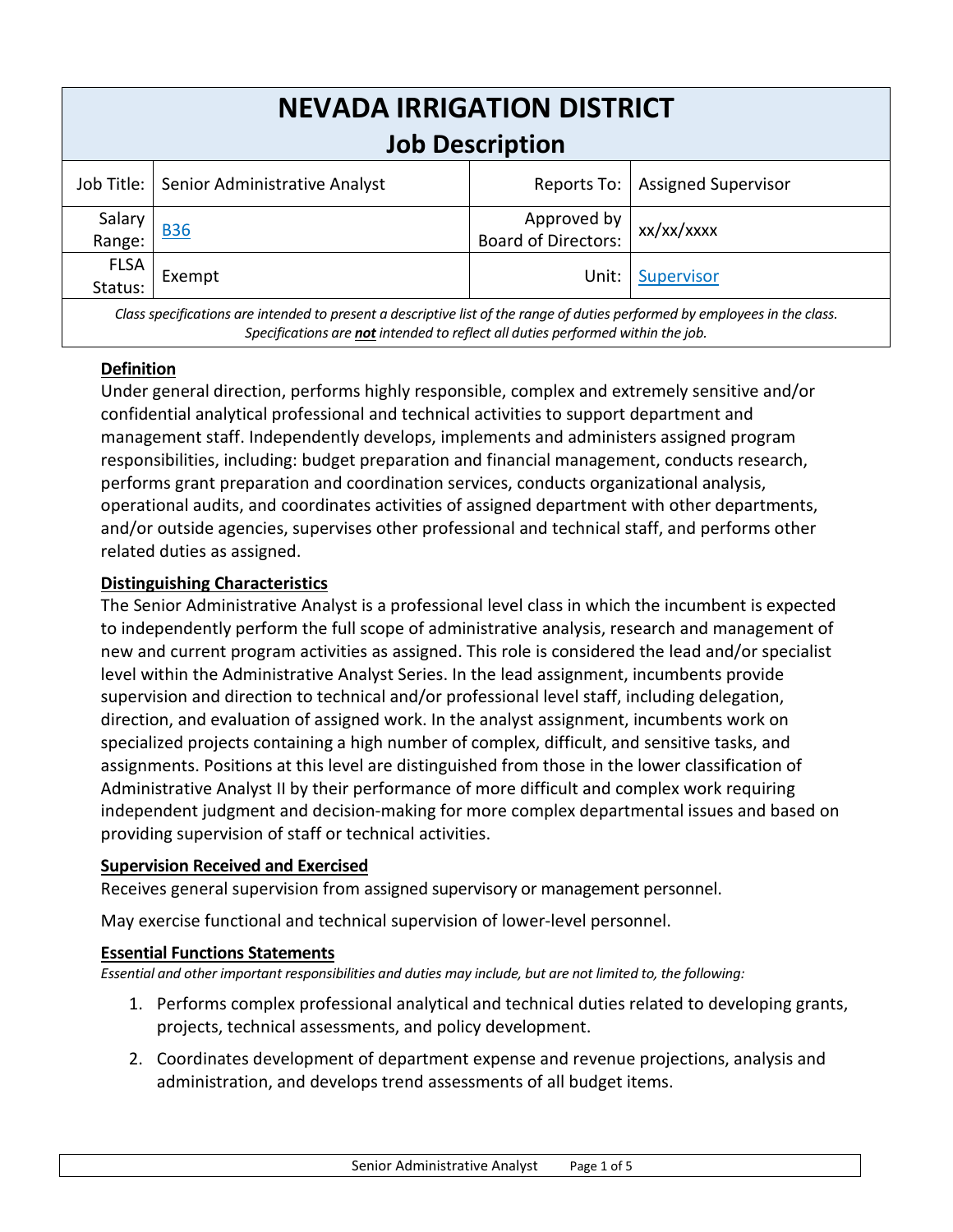- 3. Serves as a project lead over a team responsible for developing and configuring management plans supporting the development of complex programs; and defines and recommends processes for various technical environments.
- 4. Reviews existing and future programs and agreements to ensure efficiency of administration and cost effectiveness. Provides recommendations for improvements.
- 5. Compiles and analyzes information, evaluates options, prepares, and presents recommendations for review by management and may findings directly to the Board of Directors.
- 6. Assists in development and implementation of policies, procedures, goals and objectives.
- 7. Conducts detailed and complex organizational studies pertaining to workflow, time and cost factors, administrative systems, records and filing systems, procedures, staffing levels, and organizational structures to determine potential areas for organizational improvement.
- 8. Oversees a variety of special projects; prepares a wide variety of reports, manuals, procedures, and publications; and conducts policy and legislative analysis.
- 9. Coordinates assigned work with related activities by other departments, governmental organizations and public organizations; and identifies interdepartmental cooperation opportunities.
- 10. Oversees grant services by providing assistance to staff completing grant applications. Works with departments by assisting staff in meeting and understanding grant requirements so all aspect of grant compliance are addressed. Maintains continuing and effective rapport with staff in various local, regional, state and federal offices to ensure timely knowledge of grant related information; negotiates resolutions of eligibility and compliance issues.
- 11. Establishes positive working relationships with representatives of community organizations, state/local agencies and associations, management, staff and the public.
- 12. Represents the District on regional coordination groups.

# **Financial/Budget Support:**

- 1. Develops and directs the implementation of goals, objectives, policies and procedures and work standards for the administrative support function of the department.
- 2. Directs departmental operations on fiscal matters, including budget development, monitoring and control, including departmental oversight of financial transactions.
- 3. Oversees and coordinates the development of the department's or multiple departments' operating, capital, and revenue budgets in coordination with other divisions.
- 4. Monitors the budget and takes corrective action at the fund level for multiple enterprise and governmental funds.
- 5. Ensures adherence to codes, applicable laws, regulations and guidelines relating to administrative and financial activities.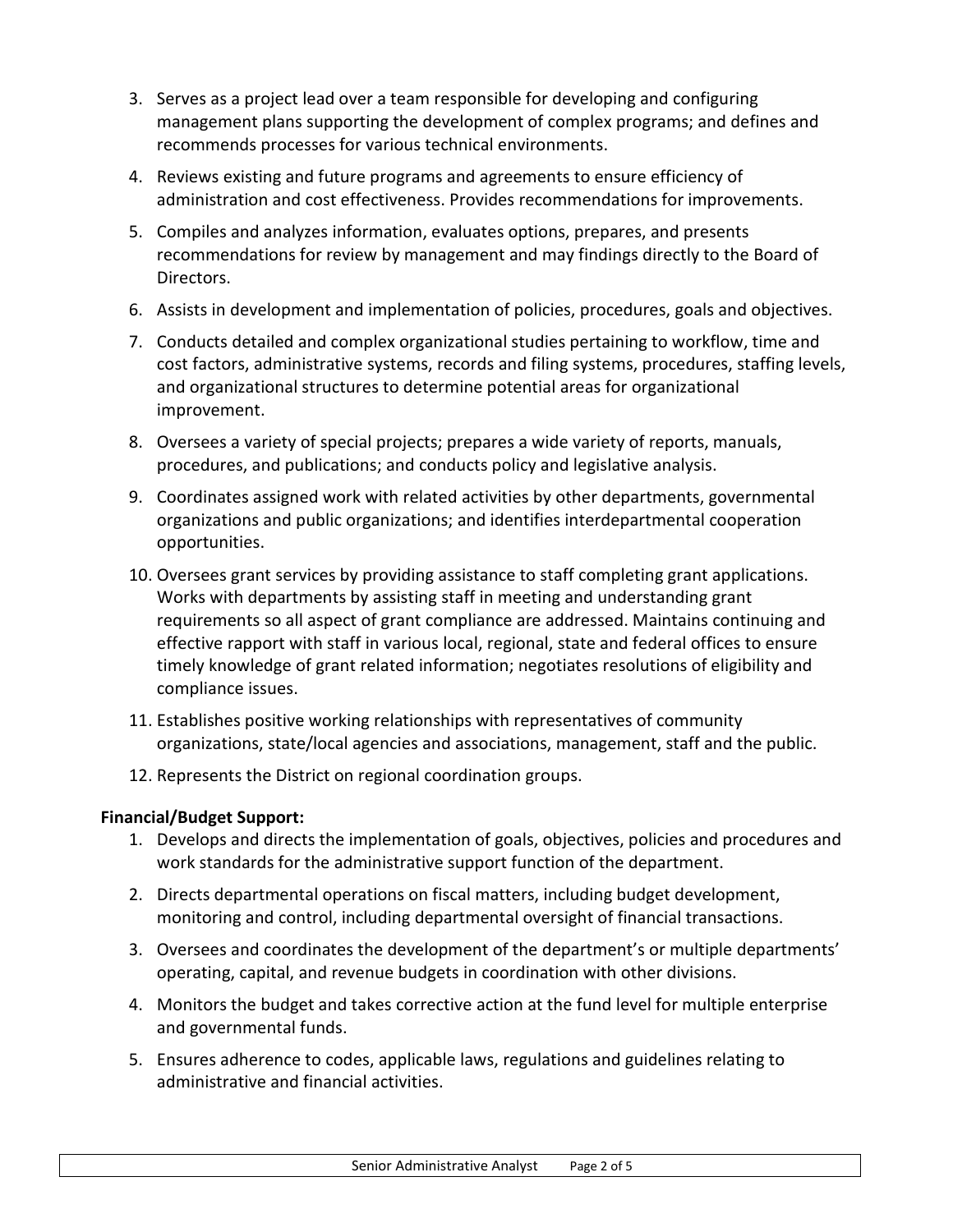- 6. Represents the department in interpreting and explaining financial, administrative and operational plans and documents to District officials, auditors, other agencies and the general public. May train individuals, departments, or groups.
- 7. Coordinates and prepares requests for grant funds and appropriate records and cost reports to various funding agencies.
- 8. Performs analytical work in the development and management of grants and contracts and the management of department level procurement and/or personnel functions, based on established budgets.
- 9. Prepares substantial planning documents such as impact fee studies, long-term operational management plans, and other policy development and implementation studies.
- 10. Establish positive working relationships with representatives of community organizations, state/local agencies and associations, management and staff and the public.

# **Qualifications**

# Knowledge of:

- Principles, practices and methods of administrative and organizational analysis.
- Principles and practices of program and budget development and implementation.
- Grant writing and administration.
- Public administration policies and procedures.
- Principles, structuring and organization of municipal agencies.
- Methods and techniques of supervision, training, evaluation and motivation.
- Basic principles of mathematics.
- Applicable federal, state and local laws, codes and regulations.
- Methods and techniques of scheduling work assignments.
- Standard office procedures, practice and equipment; modern office equipment including a computer and applicable software.
- Methods and techniques for record keeping and report preparation and writing.
- Proper English, spelling and grammar.

# Ability to:

- Analyze financial budgetary, administrative, operational and organizational problems, evaluate alternatives and reach sound conclusions and communicate results with management, staff, and/or the public.
- Develop and coordinate work programs and grants.
- Develop and administer a budget.
- Prepare clear and concise administrative documents and reports.
- Research, compile, analyze, interpret and prepare a variety of fiscal, statistical and administrative reports.
- Implement, explain and apply applicable laws, codes and regulations.
- Train, supervise and motivate assigned staff.
- Read, interpret and record data accurately.
- Perform mathematical calculations quickly and accurately.
- Make adjustments to standard operating procedures to improve effectiveness and comply with regulatory changes as appropriate.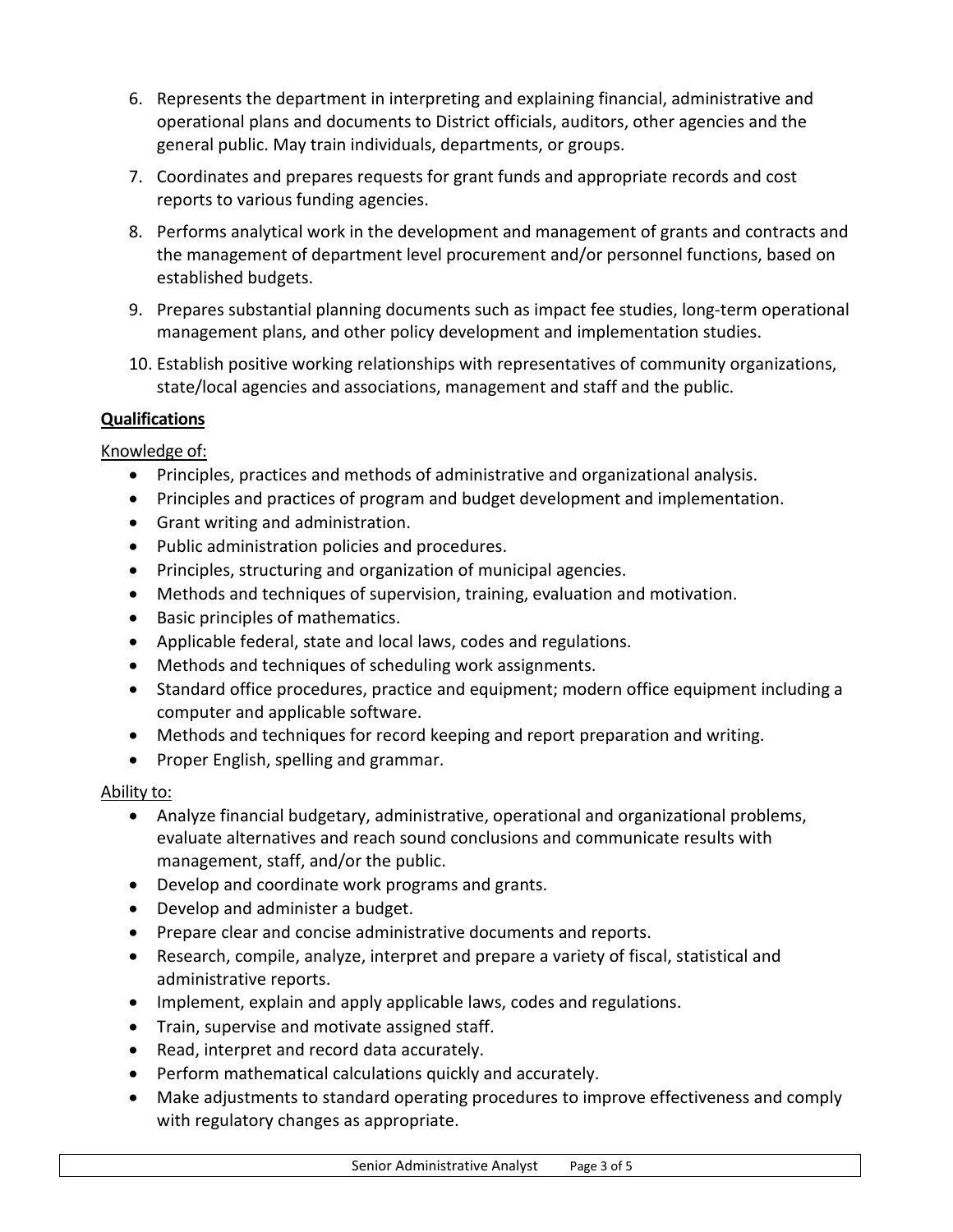- Organize, prioritize and follow-up on work assignments.
- Work independently and as part of a team.
- Make sound decisions within established guidelines.
- Train individuals, departments, or groups in areas pertaining to expertise (i.e. financial, personnel, research) analyze a complex issue, develop and implement an appropriate response.
- Communicate clearly and concisely, both orally and in writing, establish and maintain effective working relationships.
- Operate an office computer and variety of word processing, spreadsheet, presentation, financial and other software applications. Develop, analyze, proofread and maintain Excel spreadsheets.

#### Responsibility to:

- Obey safe work practices, procedures, and regulations including wearing protective equipment and safety devices.
- Operate equipment in a careful and safe manner.
- Acknowledge the use of safeguards by other employees.
- Report any removal, displacement, damage, destruction, or tampering of safety devices, safeguards, notices or warnings.
- Report any safety risks or hazards to your supervisor or other management personnel.
- Report to your supervisor or other management personnel any work assignment that you feel would require you to perform the work in an unsafe manner.

#### **Experience and Education Guidelines**

*Any combination of experience and education that would likely provide the required knowledge and abilities is qualifying. A typical way to obtain the knowledge and abilities would be:*

#### Experience:

Equivalent of seven years of directly related analyst experience, including two years of project management experience.

#### Education:

Bachelor's degree in business, public administration or a related field. A Master's degree in a related field is highly desirable.

#### License and Certificate:

Possession of a valid California driver's license.

#### **Working Conditions**

#### Environmental Conditions:

Work is normally performed in a temperature-controlled office environment subject to typical office noise. Some duties may include working in an outdoor environment, depending on assignment.

#### Physical Conditions:

Essential functions may require maintaining physical condition necessary to sit at desk and/or stand at counter for long periods of time; intermittently twist and reach office equipment; write and use keyboard to communicate through written means; run errands as required; lift or carry weight of 25 pounds or less.